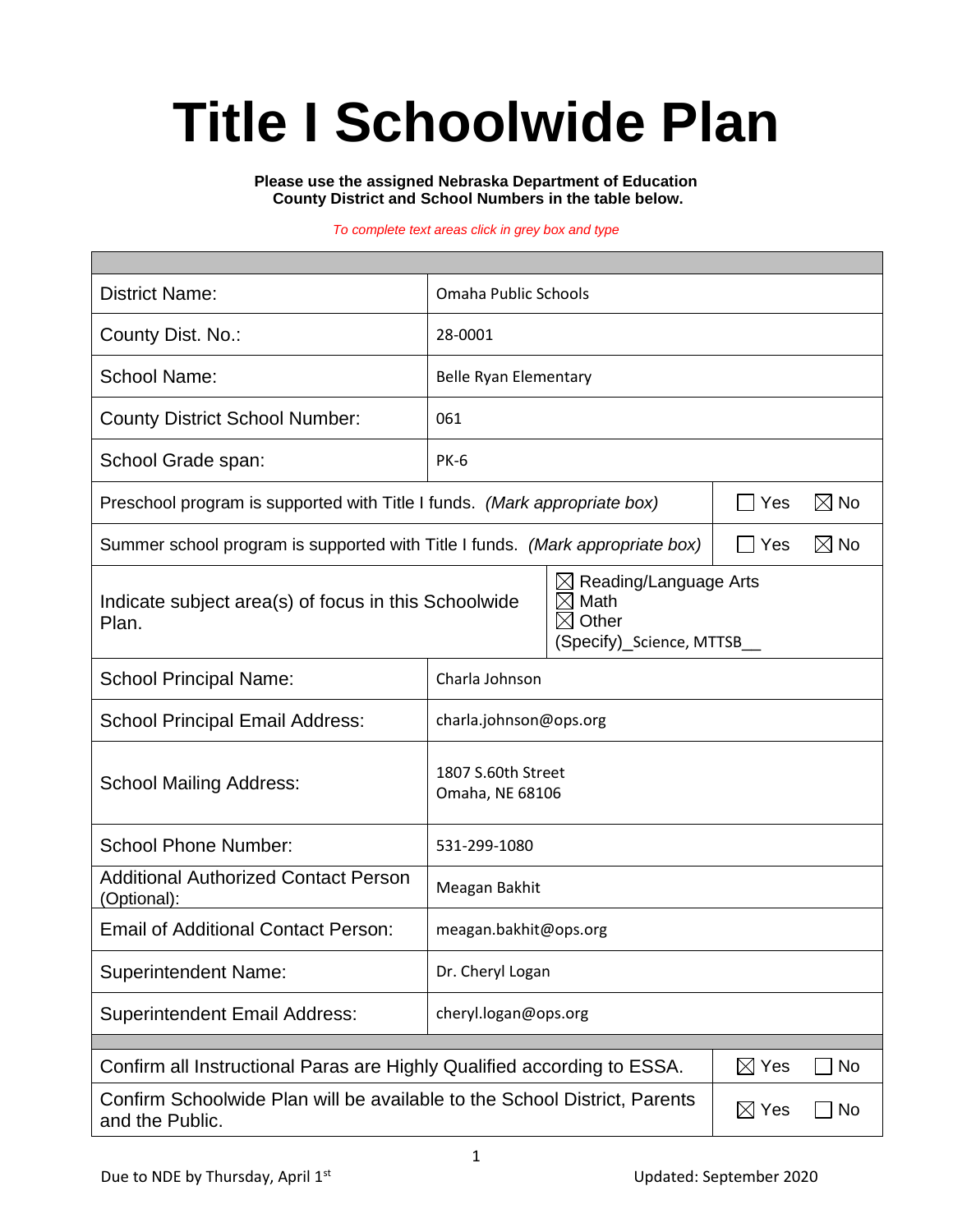| <b>Names of Planning Team</b><br>(include staff, parents & at least one student if Secondary School) |                        |  |        | Titles of those on Planning Team          |                                  |  |  |
|------------------------------------------------------------------------------------------------------|------------------------|--|--------|-------------------------------------------|----------------------------------|--|--|
|                                                                                                      |                        |  | Parent |                                           |                                  |  |  |
| Heidi LeClair                                                                                        |                        |  |        | Administrator                             |                                  |  |  |
|                                                                                                      | Charla Johnson         |  |        |                                           | <b>Instructional Facilitator</b> |  |  |
| Meagan Bakhit                                                                                        |                        |  |        | <b>EL Teacher</b>                         |                                  |  |  |
| Michelle Meyer                                                                                       |                        |  |        | 5 Teacher                                 |                                  |  |  |
| Kristy McLaughlin                                                                                    |                        |  |        | K Teacher                                 |                                  |  |  |
| Nicole Gnam                                                                                          |                        |  |        | 3 Teacher                                 |                                  |  |  |
| Mattie Traphagan                                                                                     |                        |  |        | Parent                                    |                                  |  |  |
| Kayla Hurlbutt                                                                                       |                        |  | Parent |                                           |                                  |  |  |
| April Mitchell                                                                                       |                        |  |        |                                           |                                  |  |  |
|                                                                                                      |                        |  |        |                                           |                                  |  |  |
|                                                                                                      |                        |  |        |                                           |                                  |  |  |
|                                                                                                      |                        |  |        |                                           |                                  |  |  |
|                                                                                                      |                        |  |        |                                           |                                  |  |  |
|                                                                                                      |                        |  |        |                                           |                                  |  |  |
| <b>School Information</b><br>(As of the last Friday in September)                                    |                        |  |        |                                           |                                  |  |  |
|                                                                                                      |                        |  |        |                                           |                                  |  |  |
| Enrollment: 300                                                                                      | Average Class Size: 20 |  |        | Number of Certified Instruction Staff: 35 |                                  |  |  |
| Race and Ethnicity Percentages                                                                       |                        |  |        |                                           |                                  |  |  |
| White: 37 %<br>Hispanic: 32 %                                                                        |                        |  |        |                                           | Asian: 5 %                       |  |  |
| Black/African American: 17 %                                                                         |                        |  |        | American Indian/Alaskan Native: 0.6 %     |                                  |  |  |
| Native Hawaiian or Other Pacific Islander: 0 %                                                       |                        |  |        |                                           | Two or More Races: 9 %           |  |  |
| Other Demographics Percentages (may be found on NEP https://nep.education.ne.gov/)                   |                        |  |        |                                           |                                  |  |  |
| English Learner: 17 %<br>Mobility: 17 %<br>Poverty: 72 %                                             |                        |  |        |                                           |                                  |  |  |

| Assessments used in the Comprehensive Needs Assessment<br>(ie. NSCAS, MAP, ITBS, AIMS web, DIBELS, CAT etc.) |  |  |  |  |
|--------------------------------------------------------------------------------------------------------------|--|--|--|--|
| <b>NSCAS</b>                                                                                                 |  |  |  |  |
| <b>MAP</b>                                                                                                   |  |  |  |  |
| <b>AMIRA</b>                                                                                                 |  |  |  |  |
|                                                                                                              |  |  |  |  |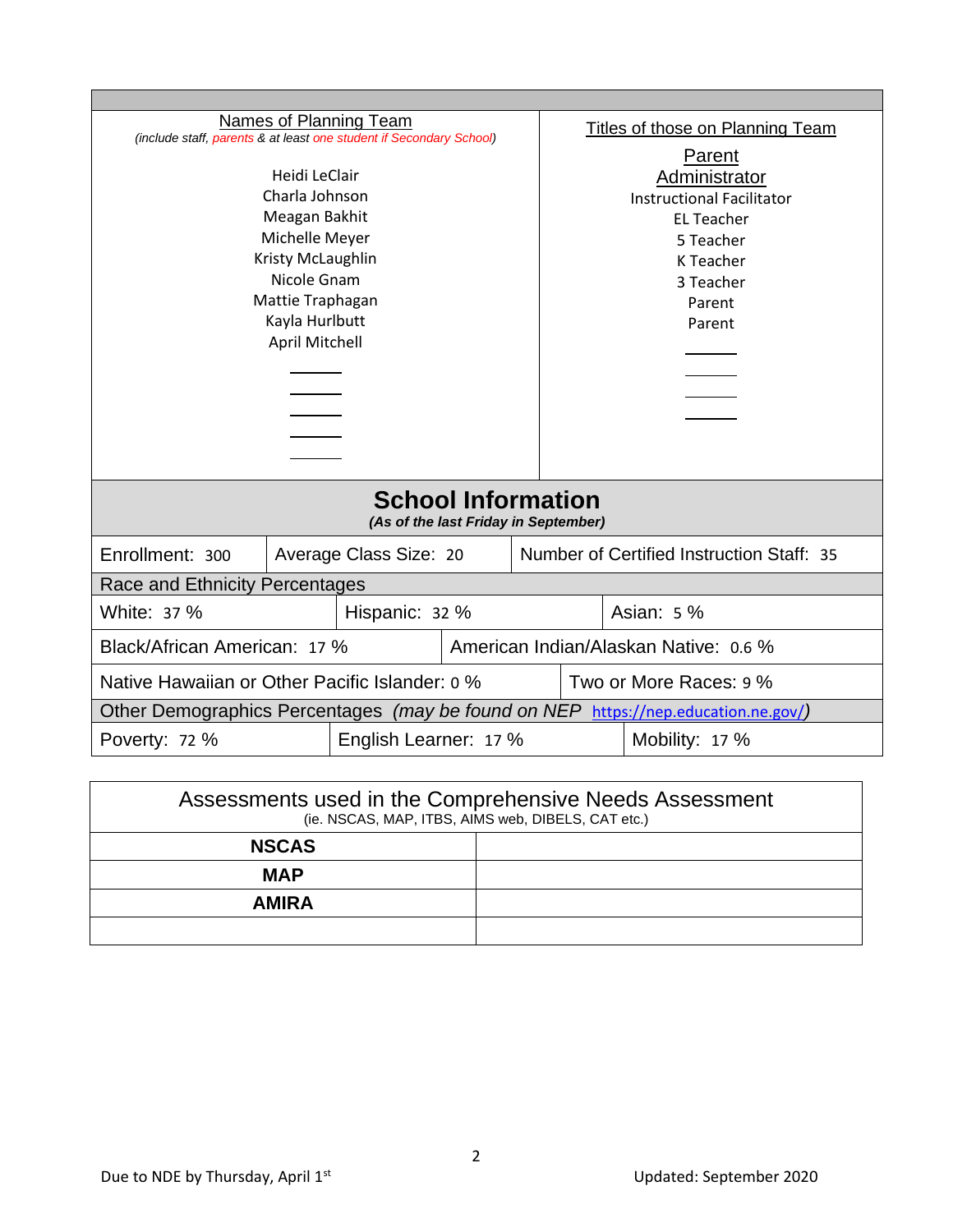## *Please write a narrative in each box below to correspond to the Rating Rubric.*

*Place documentation in corresponding folder on flash drive to support the narrative.*

#### **1. Comprehensive Needs Assessment**

**1.1** *Please provide a narrative below describing how data was used from a comprehensive needs assessment of the entire school to identify the needs of all children, particularly those who are failing, or are at-risk of failing to meet State academic standards, and how this analysis was used to plan curriculum, instruction and assessment decisions.* We are committed to continuous use of data to drive instruction and student achievement as a district and a school. Data is at the forefront of our decision making and is used to engage conversation about students, instruction and goal setting. Our staff reviews student data at monthly staff meetings and bi-monthly team meetings. We also have quarterly data review meetings with teachers to analyze and discuss the progress of students. We then determine instructional moves, interventions, and other stupports that need to be implemented for individuals or groups of students. (See A. Belle Ryan Data Book & B. Team Meeting Agenda) 1. MAP Data: Our students take the MAP test 3 times per year (2 in 20-21 due to Covid). Our teachers utilize a variety of MAP growth reports to monitor students' progress toward growth goals and the 50%tile. This data is also used to develop individulaized student and class goals. Student profile reports and learning continuums allow teachers to digger deeper into student understanding and enable teachers to modify instruction to meet specific needs. ( See A. Data Book Pages 53-57 C. Goal Setting D.Map Growth Reports E. MAP Data F. Data Planning Guide G. Quadrant Report Reflective Questions) 2. NSCAS Data: (Due to Covid, we are utilizing results from 18-19) We review NSCAS results for our 3-6th grade students multiple times throughout the year. Comparing this information with other data including formative and summative assessements allow us to see a a bigger picture of each child's academic progress. We are able to monitor students that are making slow progress or in danger of not meeting state standards and respond via SATS and other interventions. (See A. Data Book Pages 57-67) 4. AMIRA: We utilize the AI Avatar, AMIRA, from our reading curriculum HMH to assess oral reading fluency. K-3 students engage with AMIRA several times a week for oral reading practice. AMIRA utilizes the data collected from students to provide a variety of information to teachers. Our teachers utilize the reports to monitor progress, adjust instruction and plan for differentiated teaching. Teachers review reports such as the At Risk Report, Diagnostic Report, Progess Report & Running Record during Team Meetings and prior to developing lesson plans. (See H. AMIRA Information, I. AMIRA Progress Monitoring, J. AMIRA Risk Report, K. Diagnostic Report, L. Progress Report M. Running Record Report, N. Rescoring Running Records O. RIA LetterB. Team Meeting Agenda

3. Attendance & Behavior Dashboards: We utilize our district and school dashboards to track students' attendance and behavior. We know that these two factors can have significant impact on student ahievement. We meet at least monthly (Attendance Team & MTSSB Team) and in most cases twice a month to discuss specific students and how attendance or behavior are imapacting instructional progress. We can quickly respond to trends that are observed and provide assistance to families and students in need. (See A. Data Books Pages 7-8, P. Attendance Dashboard, Q. Behavior Dashboard Photos R. MTSSB Meeting, S. Attendance Meeting)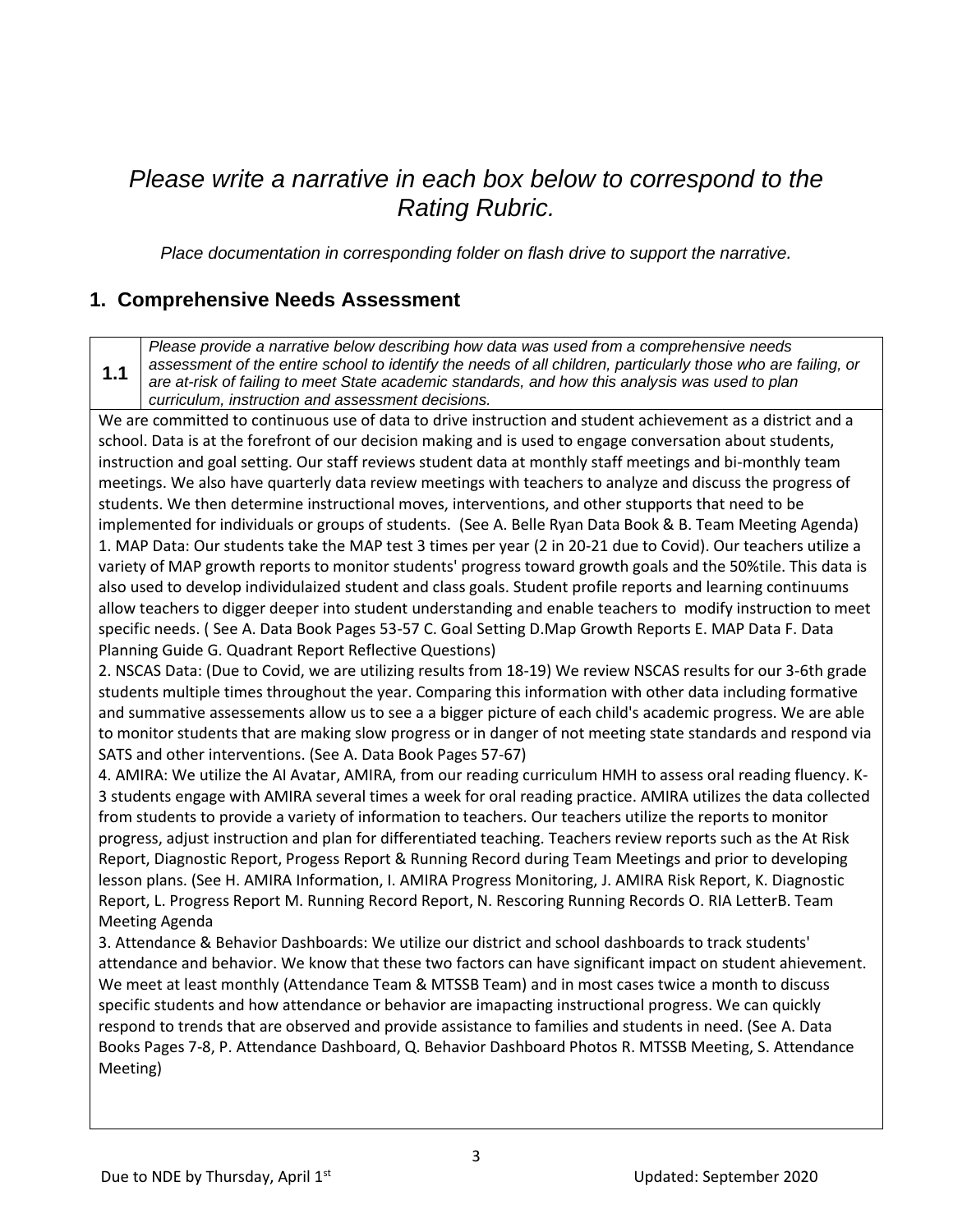**1.2** *Please provide a narrative below describing how information from parents and community was gathered to identify the needs of the school. Provide supporting documentation in the corresponding folder.*

Our SIP team meets quarterly to review multiple data points (MAP, NSCAS, Instructional Snapshots, etc.) to determine the needs of the school, develop the SIP and monitor progress toward our goals. At the beginning of the school year, our team met to refelct on our data and determine areas of improvement. We established SIP goals in Math, ELA, Science, Attendance & MTSSB based on the data. The team then developed strategies that would be implemented throughout the year to meet our SIP goals and increase student achievement. This information was taken to our entire staff for review, discussion and input. Once our SIP plan was adopted we began the work of improving instructional practices. Our SIP team meets quarterly to review progress towards our SIP goals and makes adjustments as needed. Our SIP plan was also shared with parents and diseminated to our school community and is posted on our website. Our school climate survey, taken by staff, parents & students was also utilized to help identify the needs of the school and develop SIP goals especially in the area of MTSSB. (See A. Climate Survey B. SIP Snapshot)

**1.3** *Please provide a narrative below describing the on-going improvement efforts, which should support the Continuous School Improvement Plan. Provide supporting documentation in the corresponding folder.* Our staff meets bi-monthly for staff and team meetings to collaborate and improve instructional practices. These meetings are focused on the PD cycle in which we plan together, teach, discuss student artifacts and determine the impact on student achievement. Our leadership team & SIP team are actively involved in developing and implementing continuous improvement opportunities for our staff. We coach teachers and utilize tools like our district and school Look Fors to assess effectiveness and advancement of our SIP goals. Teachers receive feedback via coaching notes, observations and reflective questions to help move their practice. We are also committed to embedded professional development, collaboration and feedback for continuous improvement. Teachers also participate in quarterly data review meetings and reflection to determine areas of strength and growth. (See A1-4. SIP, B. Website C1-2 LT Look Fors, D. Coaching Note with Look Fors, E1-2. Data Meeting/Conversations)

#### **2. Schoolwide reform strategies**

**2.1** *Please provide a narrative below describing the additional assistance provided for students at risk of not meeting the challenging state academic standards. Provide supporting documentation in the corresponding folder.*

Belle Ryan utilizes a variety of interventions and strategies to provide additional assistance to students at risk of not meeting standards. We believe that it is important to look at the whole child when considering additional assistance for students.

\*K-2 Reading Specialist: Our funds are utilized to hire an hourly certified reading teacher to implement MTTSA Tier 2 (LLI & Skills Groups) to our K-2nd grade students. Our goal is to ensure students are reading on grade level by 3rd grade. (See A.Staffing, B. Specialist Schedule)

\* 3-6 Instructional Para:Our funds are also utilized to hire an instructional para that supports 3-6th grade students with math and reading. Our MAP, 3rd grade AMIRA data and grade level assessments are utilized to determine responsive small groups and in classroom instructional support. (See C. Saffing, D. Para Schedule \* Instructional Facilitator: Our Instructional Facilitator supports students and teachers with academic instruction and learning. (See E. IF Schedule

We utilize the SAT process to collaborate and determine interventions to support a students academic and social, emotional growth. (See F. SAT Process, G. SAT Schedule)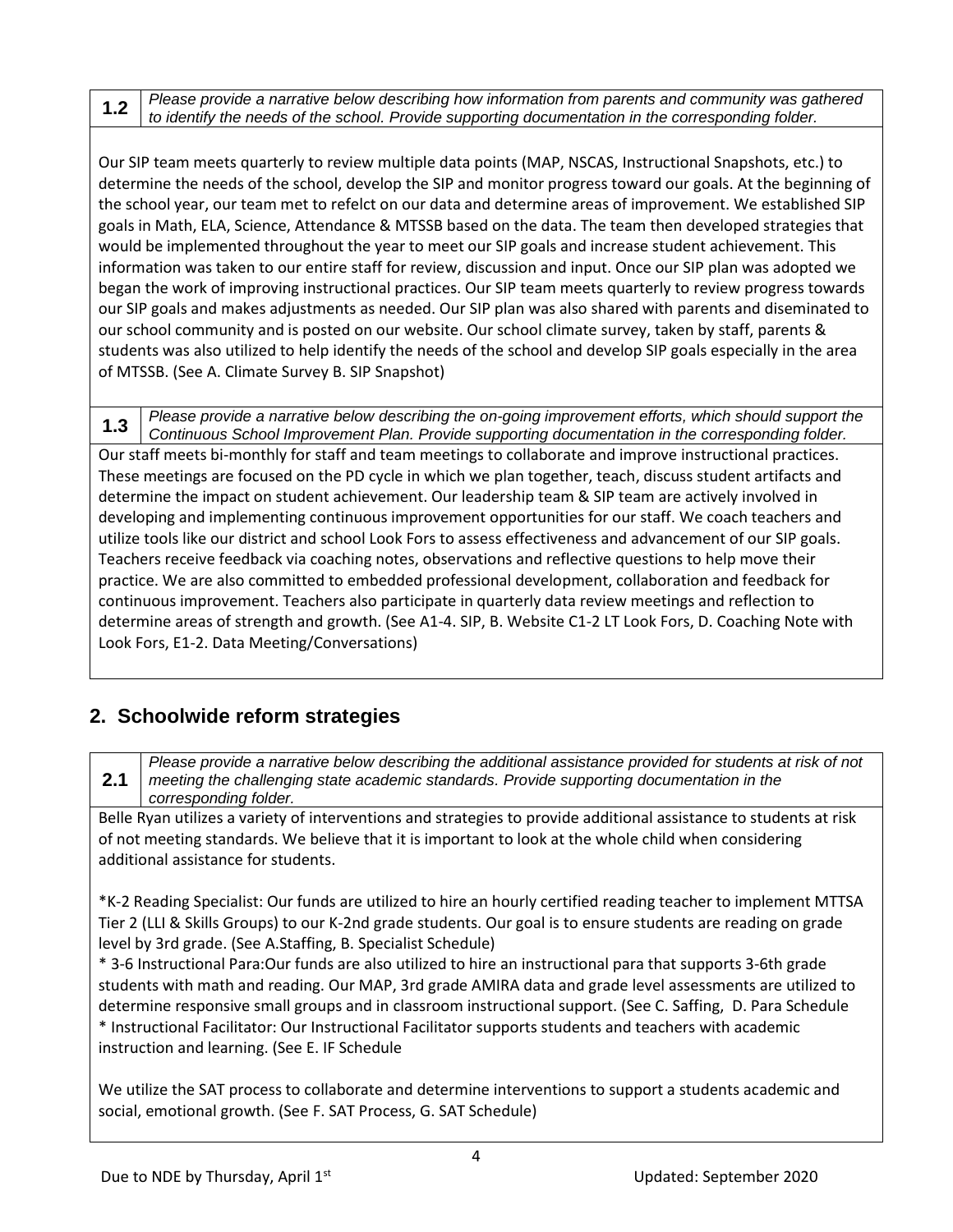We also recommend summer school to students in need of additonal practice and assistance. (See H1-2. Summer School FLYER)

Our MTTSB team and school staff, also support our students' social and emotional growth. We take pride in creating a sense of belonging for all of our students and utilize min-mentors, student jobs, positive rewards and relationships to support students' progress. (See I. Pawsitive Note Data, J. Pawsitive Note Home, K. Attendance Achievers L. Social Skills Instruction)

#### **3. High quality and ongoing professional development**

**3.1** *Please provide a narrative below describing the professional development and other activities provided to improve instructional effectiveness and use of academic data to guide instruction. Provide supporting documentation in the corresponding folder.*

Our professional development plan is tightly connected to our SIP goals. (See A. PD Plan )

We have embedded professional development with in the day via staff and team meetings. The foundation of our professional is based on research and best practices.

We follow the PD cycle which encourages team collaboartion and reflection on student evidence and data. Our teachers use A+ curriculum guides to plan using standards, curriculum and common assessments. Team planning ensures fidelity and implementation of best practices. (See B1-2 Team Meeting Agendas

Teachers are then asked to implement the lesson and new PD and bring back student artifacts and evidence to disucss. This practice allows for teacher reflection and utlimately improved practice.

We have also been focused on the implementation of planning using learning targets and success criteria. This is infused in lesson planning, instruction and leadership feedback. We also use evidence such as student photos to reinforce the work that is taking place in classrooms and to move teacher practices forward. Photos are shared in weekly messages and at staff and team meetings. (See C. Observation Schedule, D. Lesson Plans, E. Staff Book Study 5 Practices)

#### **4. Strategies to increase parent and family engagement**

**4.1** *Please provide a narrative below describing how the School-Parent Compact was jointly developed and how it is distributed. Provide supporting documentation in the corresponding folder.*

Our school compact was developed with staff and parents during a meeting on September 14, 2020 (See A. Virtual Meeting with Electronic Sign-In). The Compact was distributed to our school community in our December school newsletter "The Barker". (See B. Compact, C1-3. The Barker.)

**4.2** *Please provide a narrative below describing how parents were involved in developing the Title I Parent and Family Engagement Policy or Procedure. Provide supporting documentation in the corresponding folder.*

Our school compact and policy were developed with staff and parents during a meeting on September 14th. We reviewed Policy examples and discussed how these items related to our school community and determined the expectations for Belle Ryan. (See A. Engagement Document, B. Handbook Pages 5-6)

**4.3** *Please provide a narrative below describing how and when the annual Title I parent meeting is/was held informing parents of the school's participation in Title I. Provide supporting documentation in the corresponding folder.*